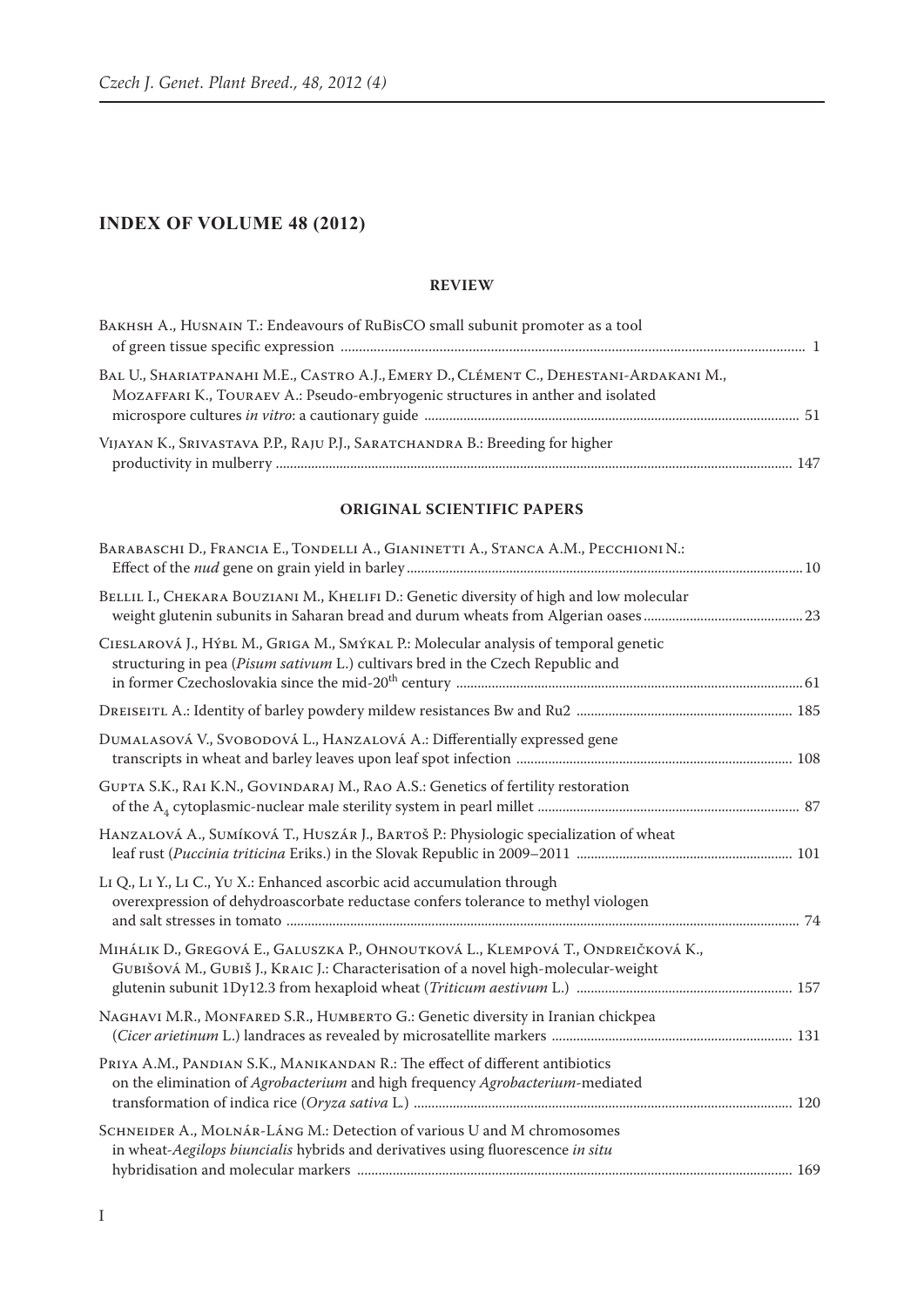| SULTAN M.A.R.F., HUI L., YANG L.J., XIAN Z.H.: Assessment of drought tolerance of some                                                                          |  |
|-----------------------------------------------------------------------------------------------------------------------------------------------------------------|--|
|                                                                                                                                                                 |  |
| TOHIDFAR M., HOSSAINI R., SHOKHANDAN BASHIR N., MEISAM T.: Enhanced resistance<br>to Verticillium dahliae in transgenic cotton expressing an endochitinase gene |  |
|                                                                                                                                                                 |  |

#### **SHORT COMMUNICATION**

| HAKL J., MÁŠKOVÁ K., ŠANTRŮČEK J., FÉR M.: Seed emergence of lucerne varieties                                                                                             |  |
|----------------------------------------------------------------------------------------------------------------------------------------------------------------------------|--|
| HAVLÍČKOVÁ L., ČURN V., JOZOVÁ E., KUČERA V., VYVADILOVÁ M., KLÍMA M.: Sequence<br>analysis of the mtDNA region correlated with <i>Shaan</i> 2A cytoplasmic male sterility |  |
| NAVRÁTIL O., BUCHER P., VACEK J.: Transgene coding of a key enzyme of the glycolytic                                                                                       |  |

### **SCIENTIFIC REPORTS**

| Chrpová J., Šíp V., Bartoš P., Hanzalová A., Palicová J., Štočková L., Čejka L., Bížová I., |  |
|---------------------------------------------------------------------------------------------|--|
| LAML P., NOVÁČEK T., HORČIČKA P.: Results of the Czech National Ring Tests of disease       |  |
|                                                                                             |  |

## **OBITUARY**

|--|--|

#### **NEW VARIETIES**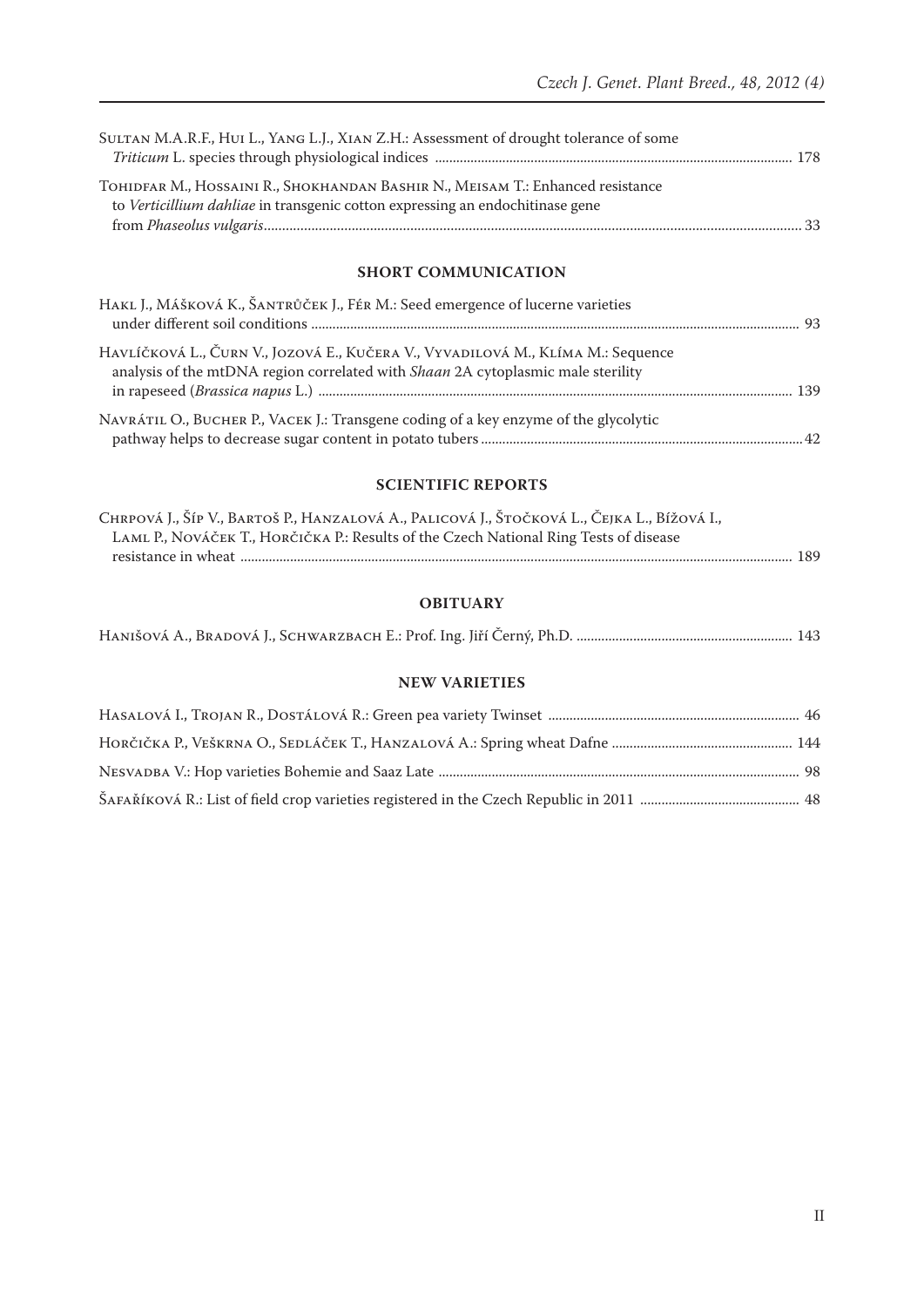#### **AUTHORS INDEX**

Bakhsh A. ... 1 Bal U. ... 51 BARABASCHI D. ... 10 Bartoš P. ... 101, 189 Bellil I. ... 23 Bížová I. ... 189 Bradová J. ... 143 Bucher P. ... 42 Castro A.J. ... 51 Čejka L. ... 189 Chekara Bouziani M. ... 23 Chrpová J. ... 189 Cieslarová J. ... 61 Clément C. ... 51 Čurn V. ... 139 Dehestani-Ardakani M. ... 51 Dostálová R. ... 46 DREISEITL A. ... 185 Dumalasová V. ... 108 Emery D. ... 51 Fér M. ... 93 Francia E. ... 10 Galuszka P. ... 157 GIANINETTI A. ... 10 Govindaraj M. ... 87 Gregová E. ... 157 Griga M. ... 61 Gubiš J. ... 157 Gubišová M. ... 157 Gupta S.K. ... 87 Hakl J. ... 93 Hanišová A. ... 143 Hanzalová A. ... 101, 108, 144, 189 Hasalová I. ... 46

Havlíčková L. ... 139 Horčička P. ... 144, 189 Hossaini R. ... 33 Hui L. ... 178 HUMBERTO G. .... 131 HUSNAIN T. ... 1 Huszár J. ... 101 Hýbl M. ... 61 Jozová E. ... 139 KHELIFI D. ... 23 Klempová T. ... 157 Klíma M. ... 139 Kraic J. ... 157 Kučera V. ... 139 Laml P. ... 189 Li C. .... 74 Li Q. .... 74 Li Y. .... 74 Manikandan R. ... 120 Mášková K. ... 93 Meisam T. ... 33 Mihálik D. ... 157 Molnár-Láng M. ... 169 Monfared S.R. .... 131 Mozaffari K. ... 51 Naghavi M.R. .... 131 Navrátil O. ... 42 Nesvadba V. ... 98 Nováček T. ... 189 Ohnoutková L. ... 157 Ondreičková K. ... 157 PALICOVÁ J. ... 189 Pandian S.K. ... 120 PECCHIONI N. ... 10